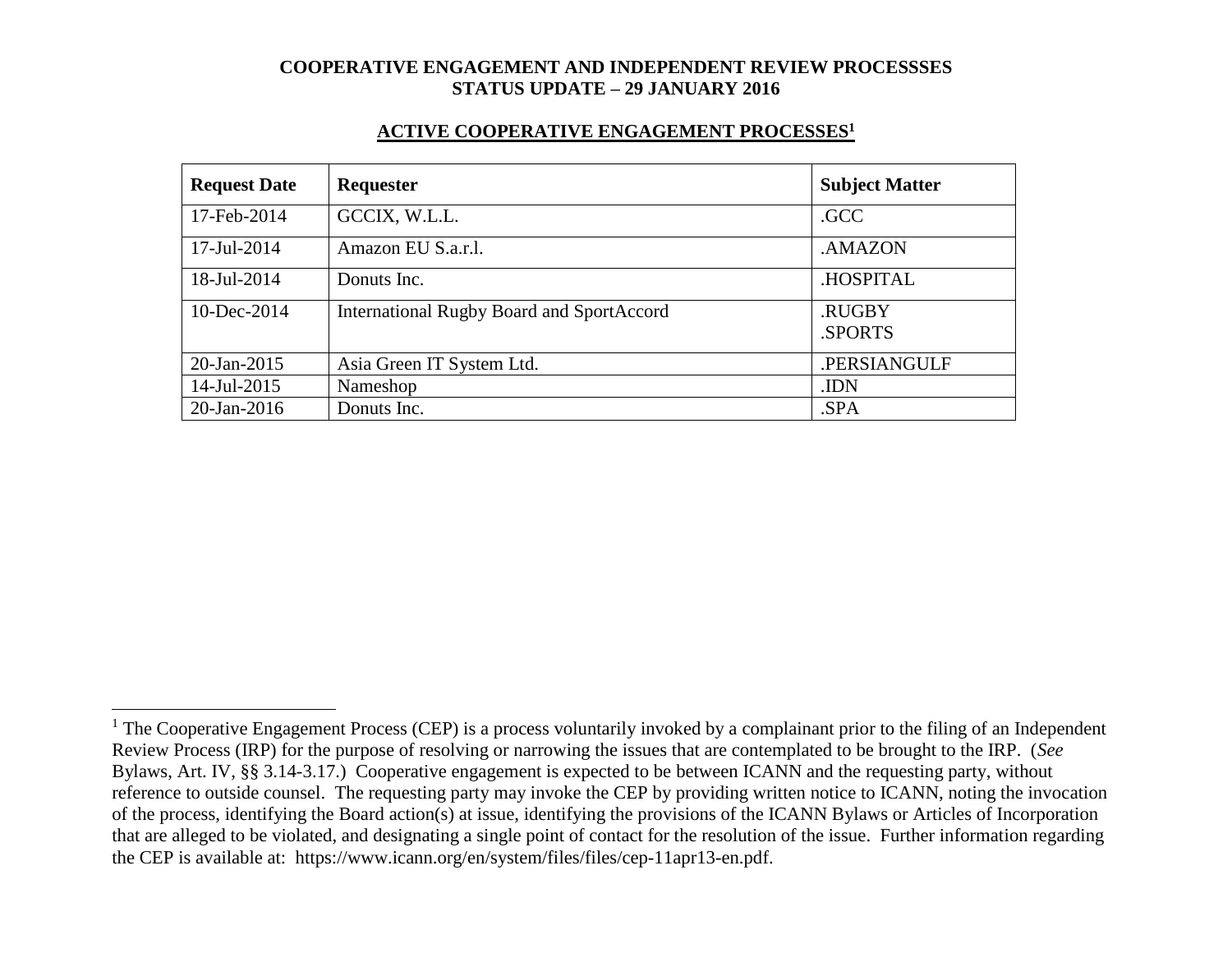### **ACTIVE INDEPENDENT REVIEW PROCESSES<sup>2</sup>**

| <b>Date</b><br><b>ICANN</b><br><b>Received</b><br><b>Notice of</b><br><b>IRP</b> | Date IRP<br><b>Commenced</b><br>by ICDR | Requester                                                                                                | <b>Subject Matter</b> | <b>Status</b>                                                                                                                                                                                                                              |
|----------------------------------------------------------------------------------|-----------------------------------------|----------------------------------------------------------------------------------------------------------|-----------------------|--------------------------------------------------------------------------------------------------------------------------------------------------------------------------------------------------------------------------------------------|
| 21-Sept-2014                                                                     | 22-Sept-2014                            | Dot Registry, LLC<br>https://www.icann.org/resources/pa<br>ges/dot-registry-v-icann-2014-09-<br>$25$ -en | .INC<br>.LLC<br>.LLP  | Panel Selection: Full Panel confirmed on 5<br>February 2015.<br>Materials: Written submissions, Declaration(s), and<br>Scheduling Orders are posted here.<br>Hearing(s): Hearing is scheduled for 27 February<br>2016.                     |
| 8-Oct-2014                                                                       | 13-Oct-2014                             | Donuts Inc.<br>https://www.icann.org/resources/pa<br>ges/donuts-v-icann-2014-10-13-en                    | .RUGBY<br>.SPORTS     | Panel Selection: Full Panel confirmed on 7 April<br>2015.<br>Materials: Written submissions, Declaration(s), and<br>Scheduling Orders are posted here.<br>Hearing(s): Hearing took place on 8 October 2015;<br>awaiting Final Declaration. |

 $\overline{a}$ 

<sup>&</sup>lt;sup>2</sup> The Independent Review Process (IRP) is a process by which any person materially affected by a decision or action by the Board that he or she asserts is inconsistent with the Articles of Incorporation or Bylaws may submit a request for independent review of that decision or action. (*See* Bylaws, Art. IV, § 3.) In order to be materially affected, the person must suffer injury or harm that is directly and causally connected to the Board's alleged violation of the Bylaws or the Articles of Incorporation, and not as a result of third parties acting in line with the Board's action. Further information regarding the IRP is available at: https://www.icann.org/resources/pages/mechanisms-2014-03-20-en.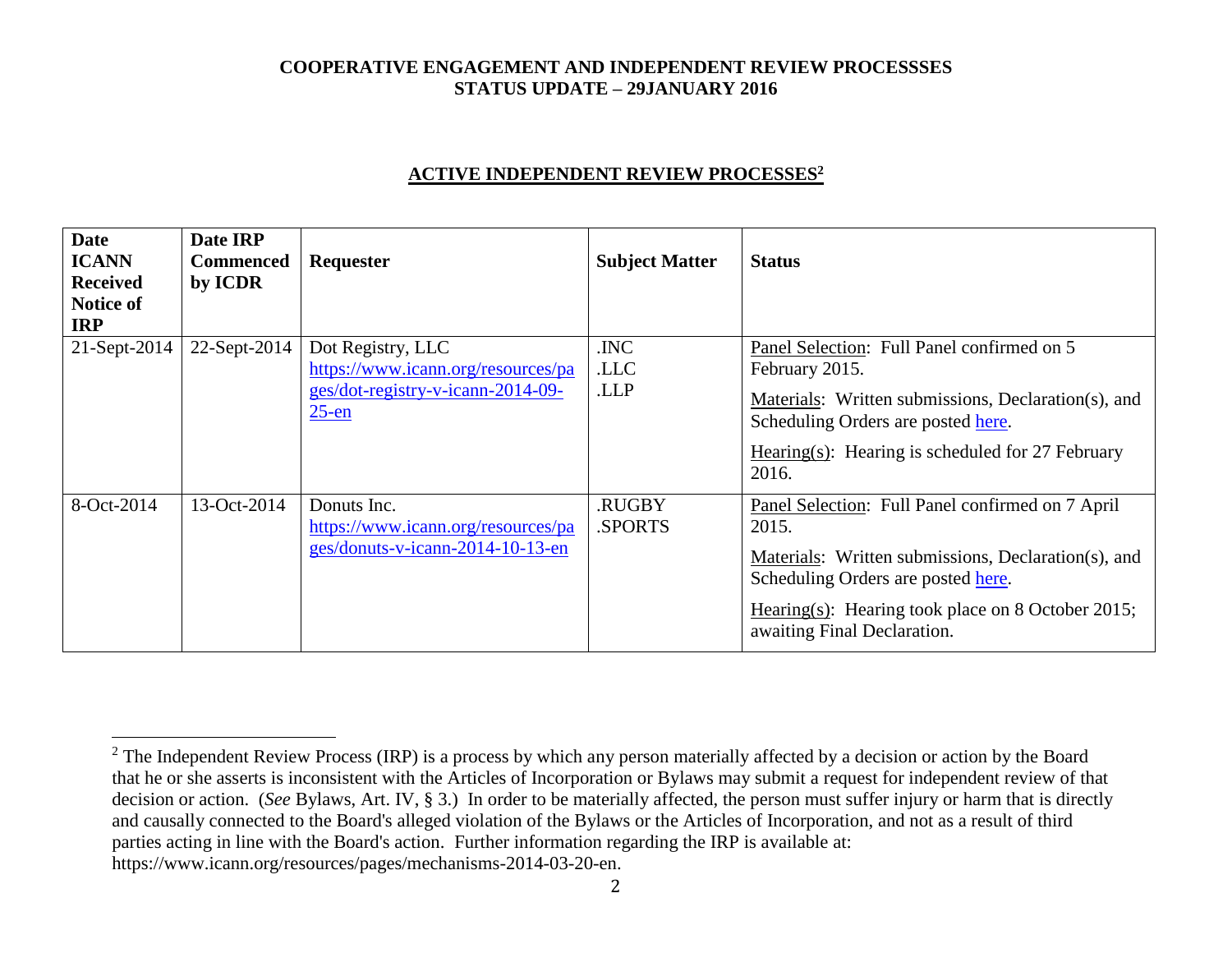| <b>Date</b><br><b>ICANN</b><br><b>Received</b><br><b>Notice of</b><br><b>IRP</b> | Date IRP<br><b>Commenced</b><br>by ICDR | Requester                                                                                                                                                                                                                                                                                                           | <b>Subject Matter</b>                            | <b>Status</b>                                                                                                                                                                                                                                                                                        |
|----------------------------------------------------------------------------------|-----------------------------------------|---------------------------------------------------------------------------------------------------------------------------------------------------------------------------------------------------------------------------------------------------------------------------------------------------------------------|--------------------------------------------------|------------------------------------------------------------------------------------------------------------------------------------------------------------------------------------------------------------------------------------------------------------------------------------------------------|
| 5-Dec-2014                                                                       | 8-Dec-2014                              | <b>Gulf Cooperation Council</b><br>https://www.icann.org/resources/pa<br>ges/gcc-v-icann-2014-12-06-en                                                                                                                                                                                                              | .PERSIANGULF                                     | Panel Selection: Full panel confirmed on 2<br>December 2015.<br>Materials: Written submissions, Declaration(s), and<br>Scheduling Orders are posted here.<br>Hearing $(s)$ : Preliminary Hearing took place on 6<br>January 2016. A final hearing has been tentatively<br>scheduled for 17 May 2016. |
| 10-Mar-2015<br>(.HOTEL)<br>13-Mar-2015<br>$($ .ECO $)$                           | 12-Mar-2015                             | Despegar Online SRL; Donuts, Inc.<br>Spring McCook, LLC; Famous<br>Four Media Limited-dot Hotel<br>Limited; Fegistry, LLC; and Radix<br>FZC (.HOTEL) and Little Birch,<br>LLC and Minds + Machines Group<br>Limited (.ECO)<br>https://www.icann.org/resources/pa<br>ges/various-v-icann-eco-hotel-<br>2015-09-02-en | .HOTEL, .ECO<br>[consolidated on<br>12 May 2015] | Panel Selection: Full Panel confirmed on 30 July<br>2015.<br>Materials: Written submissions, Declaration(s),<br>and Scheduling Orders are posted here.<br>Hearing $(s)$ : Hearing took placed on 7 December<br>2015. Awaiting Final Declaration.                                                     |
| 19-Mar-2015                                                                      | 24-Mar-2015                             | Dot Sport Limited<br>https://www.icann.org/resources/pa<br>ges/dot-sport-v-icann-2015-03-27-<br>en                                                                                                                                                                                                                  | .SPORT                                           | Panel Selection: Full Panel confirmed on 3<br>September 2015.<br>Materials: Written submissions, Declaration(s),<br>and Scheduling Orders are posted here.<br>Hearing(s): Administrative hearing took place on $28$<br>September 2015; Final hearing scheduled for 17<br>February 2016.              |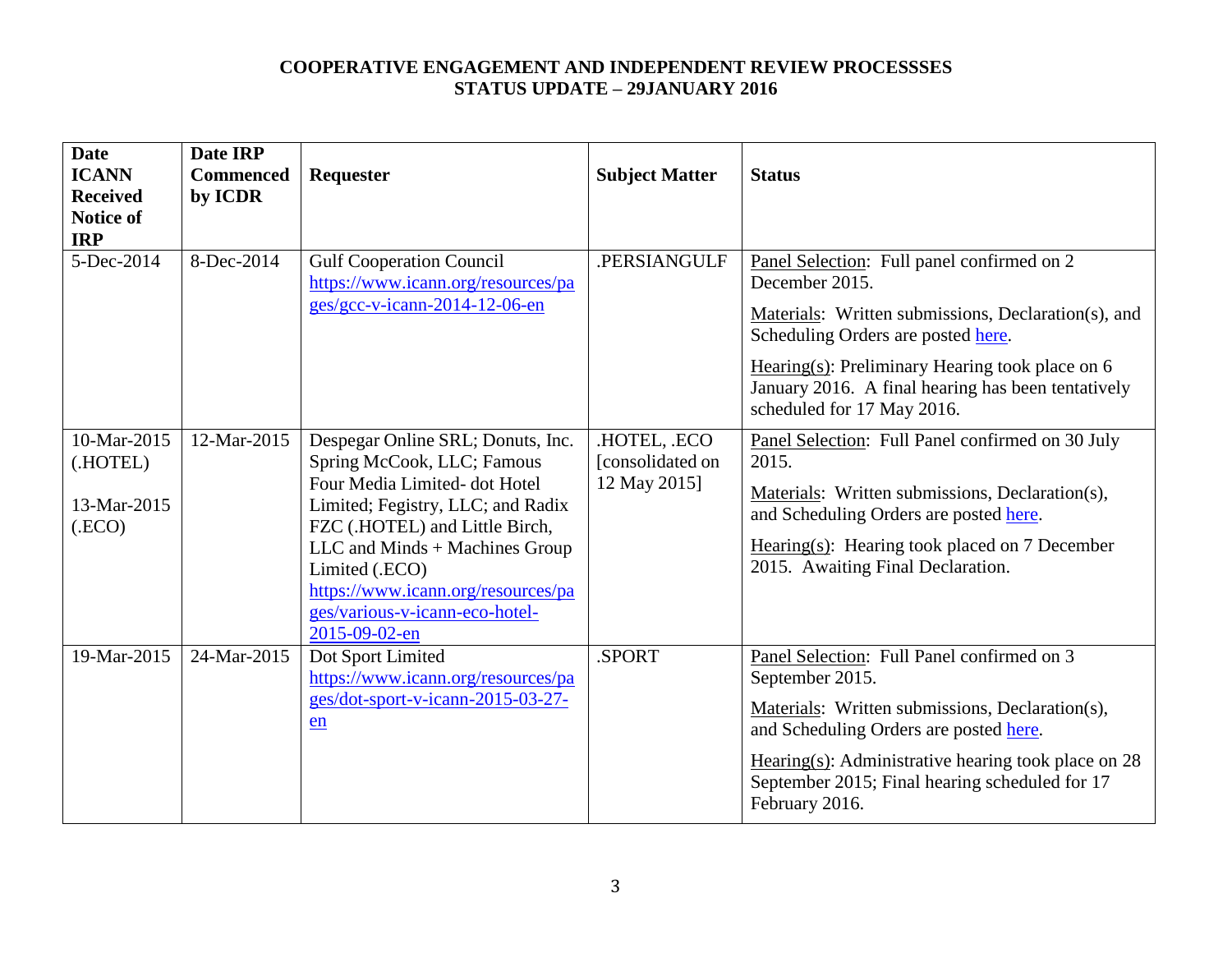| <b>Date</b><br><b>ICANN</b><br><b>Received</b><br><b>Notice of</b><br><b>IRP</b> | Date IRP<br><b>Commenced</b><br>by ICDR | <b>Requester</b>                                                                                                                                 | <b>Subject Matter</b> | <b>Status</b>                                                                                                                                                                                                                                                                                       |
|----------------------------------------------------------------------------------|-----------------------------------------|--------------------------------------------------------------------------------------------------------------------------------------------------|-----------------------|-----------------------------------------------------------------------------------------------------------------------------------------------------------------------------------------------------------------------------------------------------------------------------------------------------|
| 24-Mar-2015                                                                      | 7-Apr-2015                              | Corn Lake, LLC<br>https://www.icann.org/resources/pa<br>ges/corn-lake-v-icann-2015-04-07-<br>en                                                  | <b>.CHARITY</b>       | Panel Selection: Full Panel confirmed on 17<br>September 2015.<br>Materials: Written submissions, Declaration(s),<br>and Scheduling Orders are posted here.<br>Hearing(s): Preliminary hearing took place on $3$<br>November 2015; Final hearing scheduled for 8<br>February 2016.                  |
| 30-Sep-2015                                                                      | 5-Oct-2015                              | Afilias Limited, BRS Media, Inc.,<br>Tin Dale, LLC<br>https://www.icann.org/resources/pa<br>ges/afilias-brs-tin-llc-v-icann-2015-<br>$10-12$ -en | <b>RADIO</b>          | Panel Selection: IRP filed on 5 October 2015; no<br>Panelists have been selected.<br>Materials: Written submissions, Declaration(s),<br>and Scheduling Orders are posted here.<br>$Hearing(s): No hearings are currently scheduled.$                                                                |
| 22-Oct-2015                                                                      |                                         | dotgay LLC                                                                                                                                       | .GAY                  | Panel Selection: IRP has not commenced; notice of<br>IRP commencement has not been issued by ICDR.<br>Materials: IRP has not commenced; notice of IRP<br>commencement has not been issued by ICDR.<br>Hearing(s): IRP has not commenced; notice of IRP<br>commencement has not been issued by ICDR. |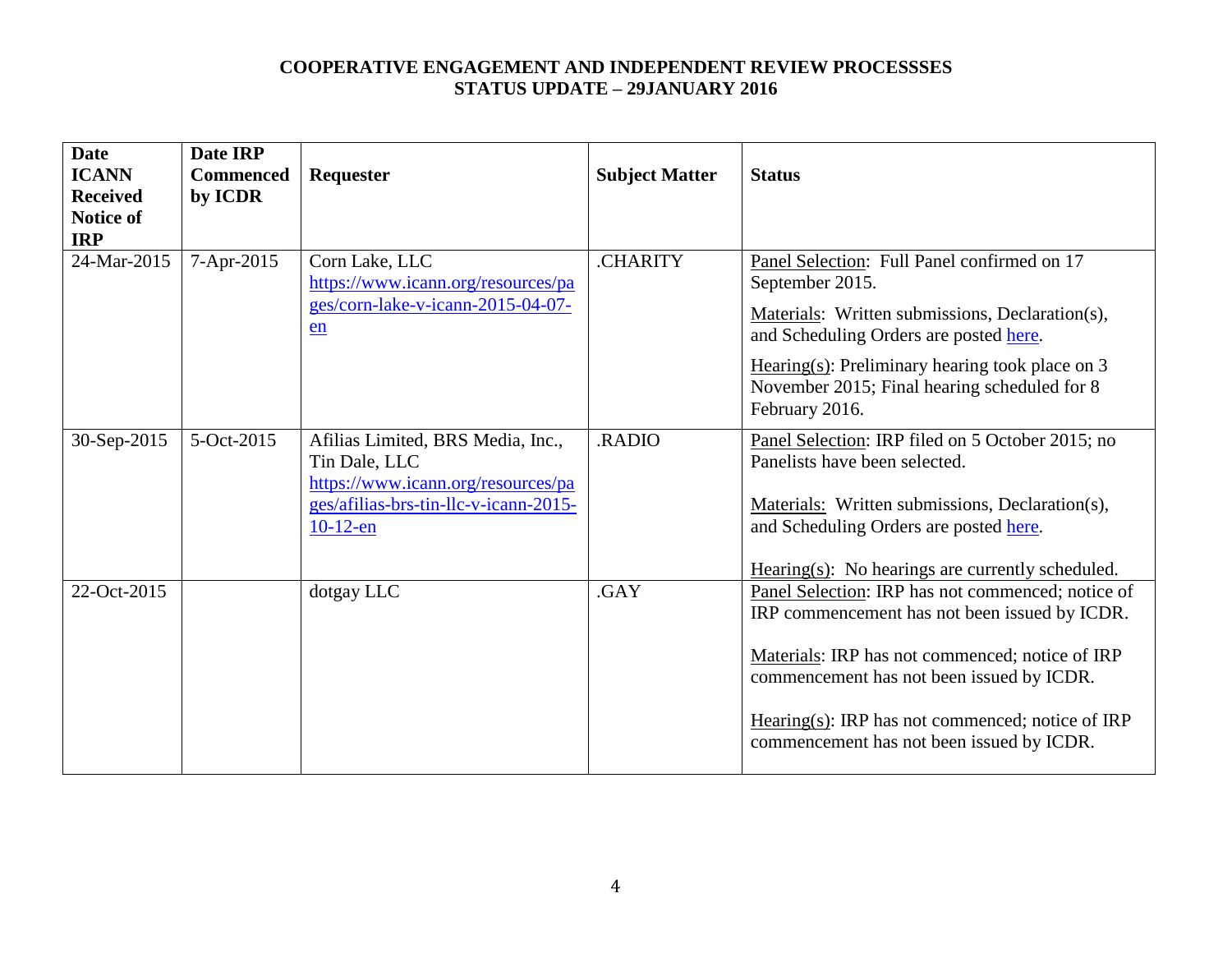| <b>Date</b><br><b>ICANN</b><br><b>Received</b><br>Notice of<br><b>IRP</b> | Date IRP<br><b>Commenced</b><br>by ICDR | Requester                                                                                                                              | <b>Subject Matter</b>        | <b>Status</b>                                                                                                                                                                                                                                                                                   |
|---------------------------------------------------------------------------|-----------------------------------------|----------------------------------------------------------------------------------------------------------------------------------------|------------------------------|-------------------------------------------------------------------------------------------------------------------------------------------------------------------------------------------------------------------------------------------------------------------------------------------------|
| 15-Dec-2015                                                               | 16-Dec-2015                             | Asia Green IT Systems Bilgisayar<br>San. ve Tic. Ltd. Sti.<br>https://www.icann.org/resources/pa<br>ges/irp-agit-v-icann-2015-12-23-en | <b>ISLAM</b><br><b>HALAL</b> | Panel Selection: IRP commenced on 16 December<br>2015; no Panelists have been selected.<br>Materials: Written submissions, Declaration(s),<br>and Scheduling Orders are posted here.<br>Hearing(s): Preliminary Hearing took place on $6$<br>January 2016; No hearings are currently scheduled. |
| 22-Jan-2016                                                               | $27$ -Jan-2016                          | Commercial Connect, LLC<br>https://www.icann.org/resources/pa<br>ges/irp-commercial-connect-v-<br>icann-2016-01-28-en                  | .SHOP                        | Panel Selection: IRP commenced on 27 January<br>2015; no Panelists have been selected.<br>Materials: Written submissions, Declaration(s),<br>and Scheduling Orders are posted here.<br>Hearing(s): IRP commenced on 27 January 2015;<br>no Panelists have been selected.                        |